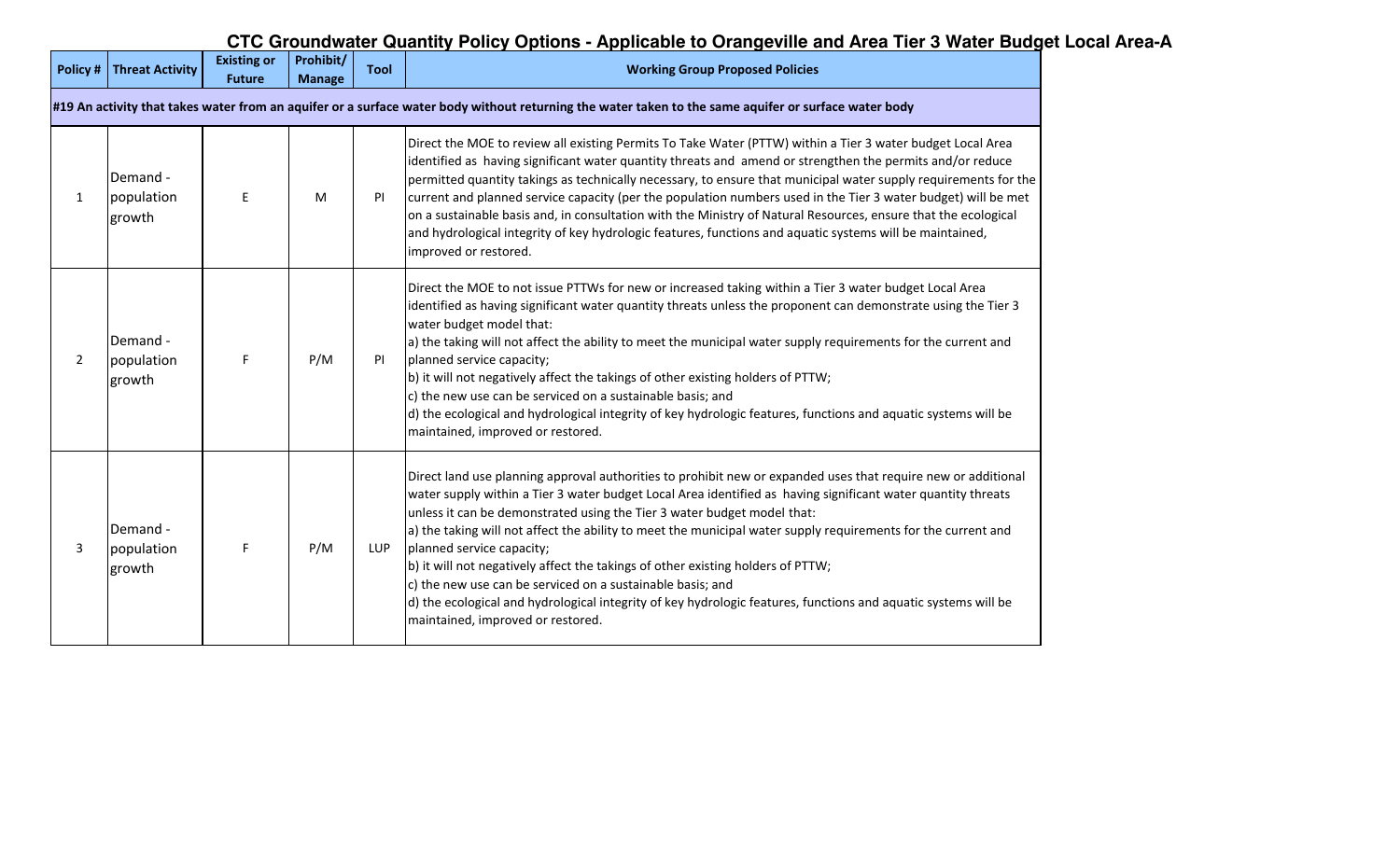# **CTC Groundwater Quantity Policy Options - Applicable to Orangeville and Area Tier 3 Water Budget Local Area-A**

|                                                                                                                                                      | <b>Policy # Threat Activity</b>   | <b>Existing or</b><br><b>Future</b> | Prohibit/<br><b>Manage</b> | <b>Tool</b> | <b>Working Group Proposed Policies</b>                                                                                                                                                                                                                                                                                                                                                                                                                                                        |  |
|------------------------------------------------------------------------------------------------------------------------------------------------------|-----------------------------------|-------------------------------------|----------------------------|-------------|-----------------------------------------------------------------------------------------------------------------------------------------------------------------------------------------------------------------------------------------------------------------------------------------------------------------------------------------------------------------------------------------------------------------------------------------------------------------------------------------------|--|
| #19 An activity that takes water from an aquifer or a surface water body without returning the water taken to the same aquifer or surface water body |                                   |                                     |                            |             |                                                                                                                                                                                                                                                                                                                                                                                                                                                                                               |  |
| 4                                                                                                                                                    | Demand -<br>population<br>growth  | F                                   | P/M                        | LUP         | Direct land use planning approval authorities to only approve settlement area expansions based on:<br>1) the proven capacity, using the Tier 3 water budget model, to sustainably provide municipal water services;<br>and<br>2) an analysis of the implications of future potential growth on water sources, wastewater receiving water<br>bodies, and ecological, hydrological and aquatic systems.                                                                                         |  |
| 5                                                                                                                                                    | Demand -<br>population<br>growth  | F                                   | M                          | Other       | Direct municipalities to provide notice to property owners of identified lands (as shown in the Tier 3 Water<br>Budget maps) that due to potential water quantity issues it may be necessary to review or change existing land<br>use designations.                                                                                                                                                                                                                                           |  |
| 6                                                                                                                                                    | Demand -<br>population<br>growth  | F                                   | M                          | Other       | Where Tier 3 water budgets have demonstrated water quantity supply constraints to the servicing of projected<br>future growth, direct municipalities and the provincial growth management/planning ministries (such as MOE,<br>MMAH, MOI (Growth Secretariat)) to jointly reconsider and reduce population and employment targets to<br>levels that are sustainable on locally based water systems, pursuant to section 39(4) of the CWA.                                                     |  |
| $\overline{7}$                                                                                                                                       | Demand -<br>water<br>conservation | E/F                                 | M                          | Other       | Direct municipalities to maintain, develop and implement strategies and programs for effective water<br>conservation which may include, but not be limited to:<br>a) water demand management such as metering and variable pricing systems;<br>b) rainwater harvesting where appropriate;<br>c) used/grey water recycling;<br>d) the consideration of incentives for site design to conserve water and to retrofit buildings with low flow<br>fixtures; and<br>e) limits on outdoor watering. |  |
| 8                                                                                                                                                    | Demand -<br>water<br>conservation | E/F                                 | M                          | E & O, I    | Direct municipalities to develop and implement education programs to ensure that property owners and<br>businesses understand:<br>a) their role in protecting water supplies;<br>b) actions that can be taken to protect water supplies; and<br>c) the financial incentive programs and projects that they could be eligible for under future funding of the<br>Ontario Drinking Water Stewardship Program.                                                                                   |  |
| 9                                                                                                                                                    | Demand -<br>water<br>conservation | E/F                                 | M                          | Other       | Direct municipalities to establish a regular inspection program to detect and repair leaks in the water<br>distribution system in order to conserve drinking water.                                                                                                                                                                                                                                                                                                                           |  |
| 10                                                                                                                                                   | Demand -<br>water<br>conservation | E/F                                 | M                          | Other       | Request that the responsible parties for the Low Level Water Response Program consider the findings of the<br>Tier 3 Water Budget in any response program that would affect the Local Area-A.<br>Monitoring policies required for all above.                                                                                                                                                                                                                                                  |  |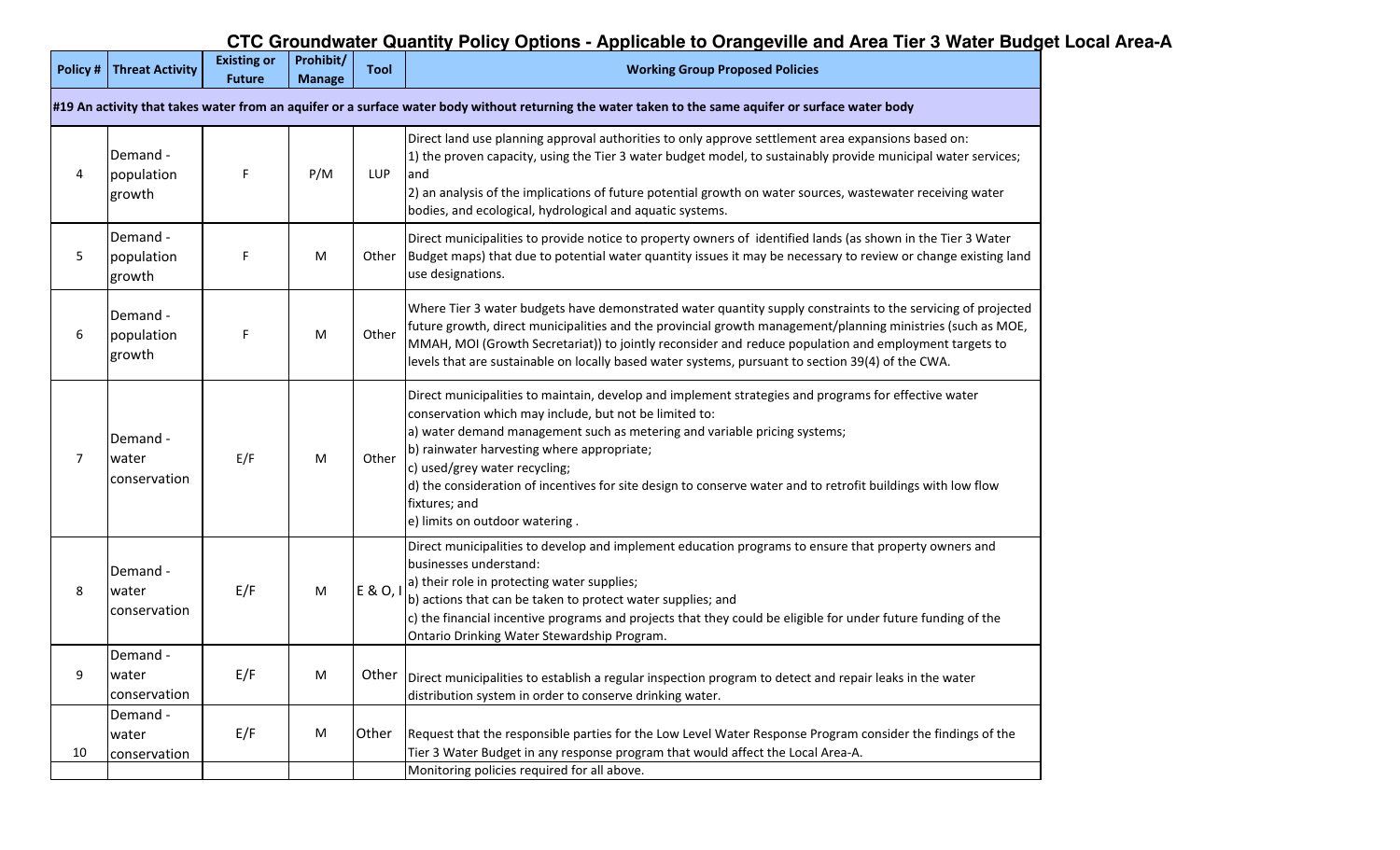## **CTC Groundwater Quantity Policy Options**

| Policy #                                                                                                                                             | <b>Threat Activity</b>                                                   | Future | Existing or Prohibit/Ma<br>nage | Tool                | <b>Working Group Proposed Policies</b>                                                                                                                                                                                                                                                                                                                                                    |  |  |
|------------------------------------------------------------------------------------------------------------------------------------------------------|--------------------------------------------------------------------------|--------|---------------------------------|---------------------|-------------------------------------------------------------------------------------------------------------------------------------------------------------------------------------------------------------------------------------------------------------------------------------------------------------------------------------------------------------------------------------------|--|--|
| #19 An activity that takes water from an aquifer or a surface water body without returning the water taken to the same aquifer or surface water body |                                                                          |        |                                 |                     |                                                                                                                                                                                                                                                                                                                                                                                           |  |  |
| 11                                                                                                                                                   | Water supply<br>management -<br>Regional water<br>management<br>strategy | E/F    | M                               | Strategic<br>Action | Direct Dufferin County municipalities that share a water source (i.e. aquifer) in the CTC to implement within 3<br>years of approval of Source Protection Plan, a joint municipal water management system or authority to plan<br>and operate potable water systems to ensure that water quality and quantity is maintained or improved and<br>cost efficiencies are realized.            |  |  |
| 12                                                                                                                                                   | Water supply<br>management -<br>Regional water<br>management<br>strategy | E/F    | м                               | Strategic<br>Action | Proposed duties of a municipal water management system or authority to be established pursuant to the<br>recommendation above is to be responsible for the supply and distribution of potable water to each of the<br>three municipalities, including the maintenance and repair of all existing systems, and the investigation and<br>procurement of future requirements.                |  |  |
| 13                                                                                                                                                   | Water supply<br>management -<br>Regional water<br>management<br>strategy | E/F    | M                               | Strategic<br>Action | Direct the MOE to facilitate and support implementation of a joint municipal water management system or<br>authority for Dufferin County municipalities that share a water source (i.e. aquifer) in the CTC.                                                                                                                                                                              |  |  |
| 14                                                                                                                                                   | Water supply<br>management -<br>Monitoring                               | E/F    | M                               | Strategic<br>Action | Direct the MOE to adopt and fund the Tier 3 water budget model for each Local Area as the primary model to<br>evaluate future PTTW, and for municipalities and others to evaluate development and; contribute to the<br>funding for new continuous flow gauging stations that should be added to key surface water features to<br>monitor the long term trends in surface water quantity. |  |  |
| 15                                                                                                                                                   | Water supply<br>management -<br>Monitoring                               | E/F    | м                               | PI                  | Direct MOE through the PTTW program to require municipalities to maintain water quantity monitoring and<br>data input in order to periodically run the Tier 3 model, analyze its predictions for water quantity issues, make<br>refinements to the model on an ongoing basis, and use it in the assessment of water balance requirements for<br>new development and redevelopment.        |  |  |
|                                                                                                                                                      |                                                                          |        |                                 |                     | Monitoring policies required for all above.                                                                                                                                                                                                                                                                                                                                               |  |  |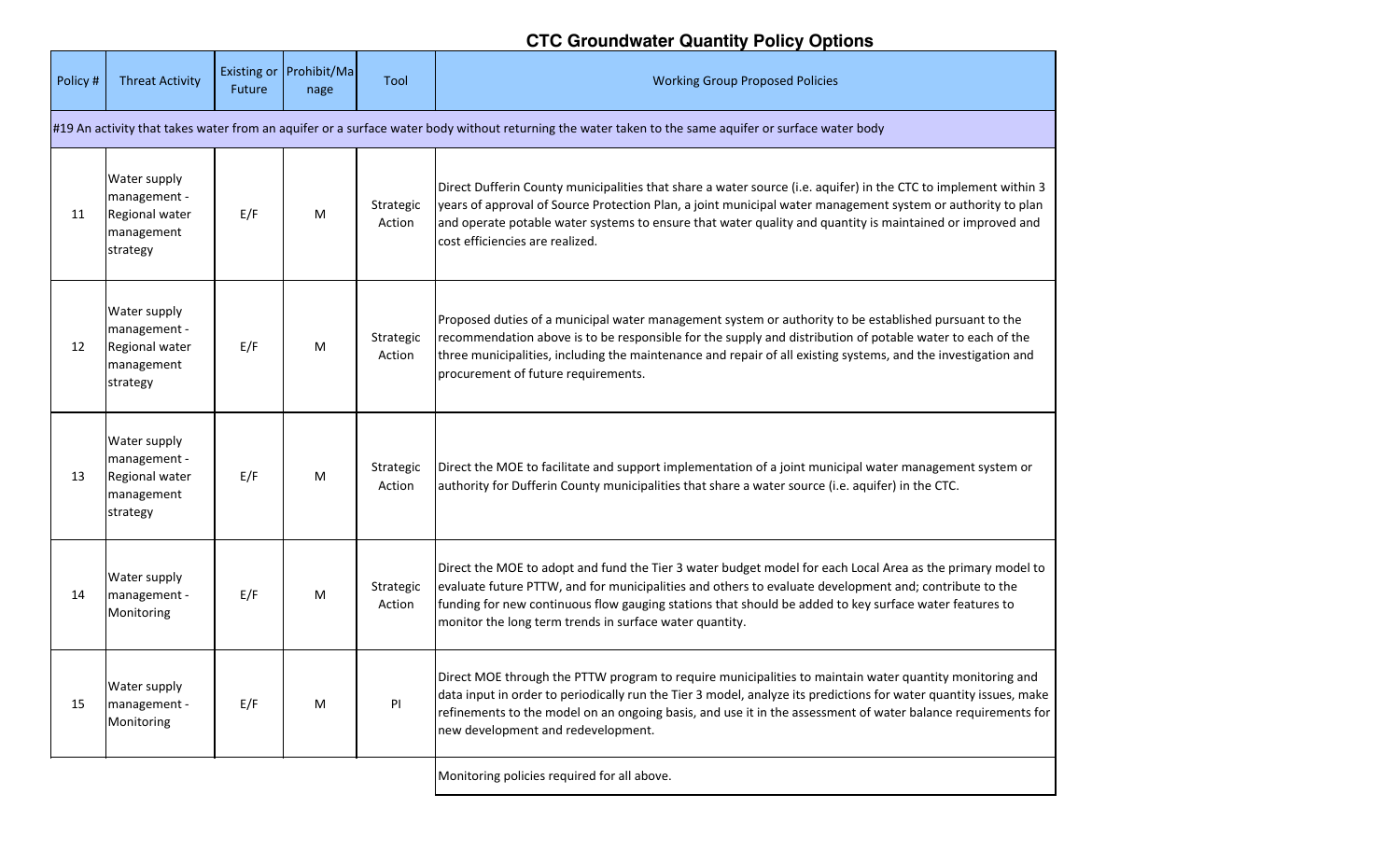## **CTC Groundwater Quantity Policy Options**

| Policy# | <b>Threat</b><br><b>Activity</b>                    | <b>Existing or</b><br><b>Future</b> | Prohibit/<br><b>Manage</b> | <b>Tool</b> | <b>Working Group Proposed Policies</b>                                                                                                                                                                                                                                                                                                                                                                                                                                                                                                                                                                                                                                                                                                                                                                                                                                                                                                                                                                                                                 |  |  |  |  |  |
|---------|-----------------------------------------------------|-------------------------------------|----------------------------|-------------|--------------------------------------------------------------------------------------------------------------------------------------------------------------------------------------------------------------------------------------------------------------------------------------------------------------------------------------------------------------------------------------------------------------------------------------------------------------------------------------------------------------------------------------------------------------------------------------------------------------------------------------------------------------------------------------------------------------------------------------------------------------------------------------------------------------------------------------------------------------------------------------------------------------------------------------------------------------------------------------------------------------------------------------------------------|--|--|--|--|--|
|         | #20 An activity that reduces recharge to an aquifer |                                     |                            |             |                                                                                                                                                                                                                                                                                                                                                                                                                                                                                                                                                                                                                                                                                                                                                                                                                                                                                                                                                                                                                                                        |  |  |  |  |  |
| 16      | Land use<br>planning -<br>impervious<br>surfaces    | F                                   | M                          | <b>LUP</b>  | Direct municipalities to review existing Official Plans to add policies to ensure that land uses with<br>high impervious values are located outside of groundwater recharge areas.                                                                                                                                                                                                                                                                                                                                                                                                                                                                                                                                                                                                                                                                                                                                                                                                                                                                     |  |  |  |  |  |
| 17      | Land use<br>planning -<br>impervious<br>surfaces    | F                                   | M                          | LUP         | Direct municipalities, when establishing land use designations for planned urban boundary<br>expansions, to locate open space or other low-impervious land uses on areas confirmed through<br>site-specific hydrogeological studies as Significant Groundwater Recharge Areas or Highly<br>Vulnerable Aquifers.                                                                                                                                                                                                                                                                                                                                                                                                                                                                                                                                                                                                                                                                                                                                        |  |  |  |  |  |
| 18      | Land use<br>planning -<br>impervious<br>surfaces    | E/F                                 | M                          | <b>LUP</b>  | Direct land use planning approval authorities to amend their Official Plans to include policies<br>requiring the use of low impact development guidelines and techniques for managing urban<br>stormwater for new development and areas of redevelopment within Tier 3 water budget Local<br>Areas to ensure that:<br>a) impervious surfaces are minimized;<br>b) water balance on the site is managed such that pre-development rates of infiltration are<br>maintained in the post-development state, to the extent feasible;<br>$\vert c \rangle$ a treatment train approach for stormwater management is used that emphasizes lot level<br>infiltration of clean water, wherever appropriate; and<br>d) where water balance can not be achieved on the development site, off-site compensation to<br>ensure infiltration of clean water will be required.<br>Where sodium and chloride have been identified as "issues", these policies must ensure that<br>there is no further degradation of water quality by infiltration of salt from run-off. |  |  |  |  |  |